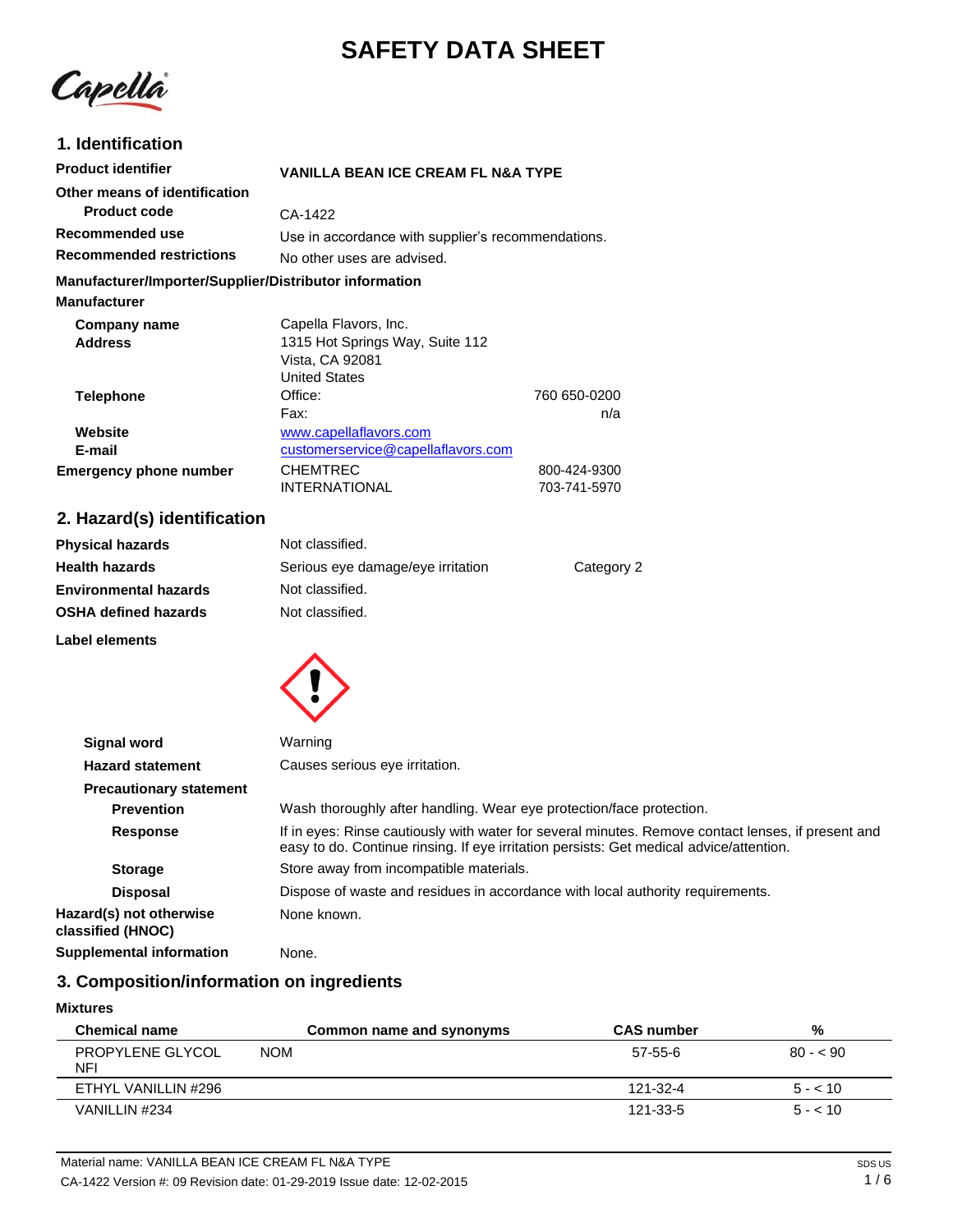| <b>Chemical name</b>                                                             | Common name and synonyms                                                                                                                                                                                                                                                                                                                                                                                                               | <b>CAS number</b> | %         |
|----------------------------------------------------------------------------------|----------------------------------------------------------------------------------------------------------------------------------------------------------------------------------------------------------------------------------------------------------------------------------------------------------------------------------------------------------------------------------------------------------------------------------------|-------------------|-----------|
| NOM #169<br><b>ETHYL MALTOL</b>                                                  |                                                                                                                                                                                                                                                                                                                                                                                                                                        | 4940-11-8         | $1 - < 3$ |
| Other components below reportable levels                                         |                                                                                                                                                                                                                                                                                                                                                                                                                                        |                   | $5 - 10$  |
|                                                                                  | *Designates that a specific chemical identity and/or percentage of composition has been withheld as a trade secret.                                                                                                                                                                                                                                                                                                                    |                   |           |
| 4. First-aid measures                                                            |                                                                                                                                                                                                                                                                                                                                                                                                                                        |                   |           |
| <b>Inhalation</b>                                                                | Move to fresh air. Call a physician if symptoms develop or persist.                                                                                                                                                                                                                                                                                                                                                                    |                   |           |
| <b>Skin contact</b>                                                              | Wash off with soap and water. Get medical attention if irritation develops and persists.                                                                                                                                                                                                                                                                                                                                               |                   |           |
| Eye contact                                                                      | Immediately flush eyes with plenty of water for at least 15 minutes. Remove contact lenses, if<br>present and easy to do. Continue rinsing. If eye irritation persists: Get medical advice/attention.                                                                                                                                                                                                                                  |                   |           |
| Ingestion                                                                        | Rinse mouth. Get medical attention if symptoms occur.                                                                                                                                                                                                                                                                                                                                                                                  |                   |           |
| <b>Most important</b><br>symptoms/effects, acute and<br>delayed                  | Severe eye irritation. Symptoms may include stinging, tearing, redness, swelling, and blurred<br>vision.                                                                                                                                                                                                                                                                                                                               |                   |           |
| Indication of immediate<br>medical attention and special<br>treatment needed     | Provide general supportive measures and treat symptomatically. Keep victim under observation.<br>Symptoms may be delayed.                                                                                                                                                                                                                                                                                                              |                   |           |
| <b>General information</b>                                                       | Ensure that medical personnel are aware of the material(s) involved, and take precautions to<br>protect themselves.                                                                                                                                                                                                                                                                                                                    |                   |           |
| 5. Fire-fighting measures                                                        |                                                                                                                                                                                                                                                                                                                                                                                                                                        |                   |           |
| Suitable extinguishing media                                                     | Alcohol resistant foam. Powder. Carbon dioxide (CO2).                                                                                                                                                                                                                                                                                                                                                                                  |                   |           |
| <b>Unsuitable extinguishing</b><br>media                                         | Do not use water jet as an extinguisher, as this will spread the fire.                                                                                                                                                                                                                                                                                                                                                                 |                   |           |
| Specific hazards arising from<br>the chemical                                    | During fire, gases hazardous to health may be formed.                                                                                                                                                                                                                                                                                                                                                                                  |                   |           |
| Special protective equipment<br>and precautions for firefighters                 | Self-contained breathing apparatus and full protective clothing must be worn in case of fire.                                                                                                                                                                                                                                                                                                                                          |                   |           |
| <b>Fire fighting</b><br>equipment/instructions                                   | Move containers from fire area if you can do so without risk.                                                                                                                                                                                                                                                                                                                                                                          |                   |           |
| <b>Specific methods</b>                                                          | Use standard firefighting procedures and consider the hazards of other involved materials.                                                                                                                                                                                                                                                                                                                                             |                   |           |
| <b>General fire hazards</b>                                                      | No unusual fire or explosion hazards noted.                                                                                                                                                                                                                                                                                                                                                                                            |                   |           |
| 6. Accidental release measures                                                   |                                                                                                                                                                                                                                                                                                                                                                                                                                        |                   |           |
| <b>Personal precautions,</b><br>protective equipment and<br>emergency procedures | Keep unnecessary personnel away. Keep people away from and upwind of spill/leak. Wear<br>appropriate protective equipment and clothing during clean-up. Do not touch damaged containers<br>or spilled material unless wearing appropriate protective clothing. Ensure adequate ventilation.<br>Local authorities should be advised if significant spillages cannot be contained. For personal<br>protection, see section 8 of the SDS. |                   |           |
| <b>Methods and materials for</b>                                                 | Use water spray to reduce vapors or divert vapor cloud drift.                                                                                                                                                                                                                                                                                                                                                                          |                   |           |
| containment and cleaning up                                                      | Large Spills: Stop the flow of material, if this is without risk. Dike the spilled material, where this is<br>possible. Absorb in vermiculite, dry sand or earth and place into containers. Following product<br>recovery, flush area with water.                                                                                                                                                                                      |                   |           |
|                                                                                  | Small Spills: Wipe up with absorbent material (e.g. cloth, fleece). Clean surface thoroughly to<br>remove residual contamination.                                                                                                                                                                                                                                                                                                      |                   |           |
|                                                                                  | Never return spills to original containers for re-use. For waste disposal, see section 13 of the SDS.                                                                                                                                                                                                                                                                                                                                  |                   |           |
| <b>Environmental precautions</b>                                                 | Avoid discharge into drains, water courses or onto the ground.                                                                                                                                                                                                                                                                                                                                                                         |                   |           |
| 7. Handling and storage                                                          |                                                                                                                                                                                                                                                                                                                                                                                                                                        |                   |           |
| <b>Precautions for safe handling</b>                                             | Avoid contact with eyes. Avoid prolonged exposure. Provide adequate ventilation. Wear<br>appropriate personal protective equipment. Observe good industrial hygiene practices.                                                                                                                                                                                                                                                         |                   |           |
| Conditions for safe storage,<br>including any incompatibilities                  | Store in tightly closed container. Store away from incompatible materials (see Section 10 of the<br>SDS).                                                                                                                                                                                                                                                                                                                              |                   |           |

# **8. Exposure controls/personal protection**

## **Occupational exposure limits**

The following constituents are the only constituents of the product which have a PEL, TLV or other recommended exposure limit. At this time, the other constituents have no known exposure limits.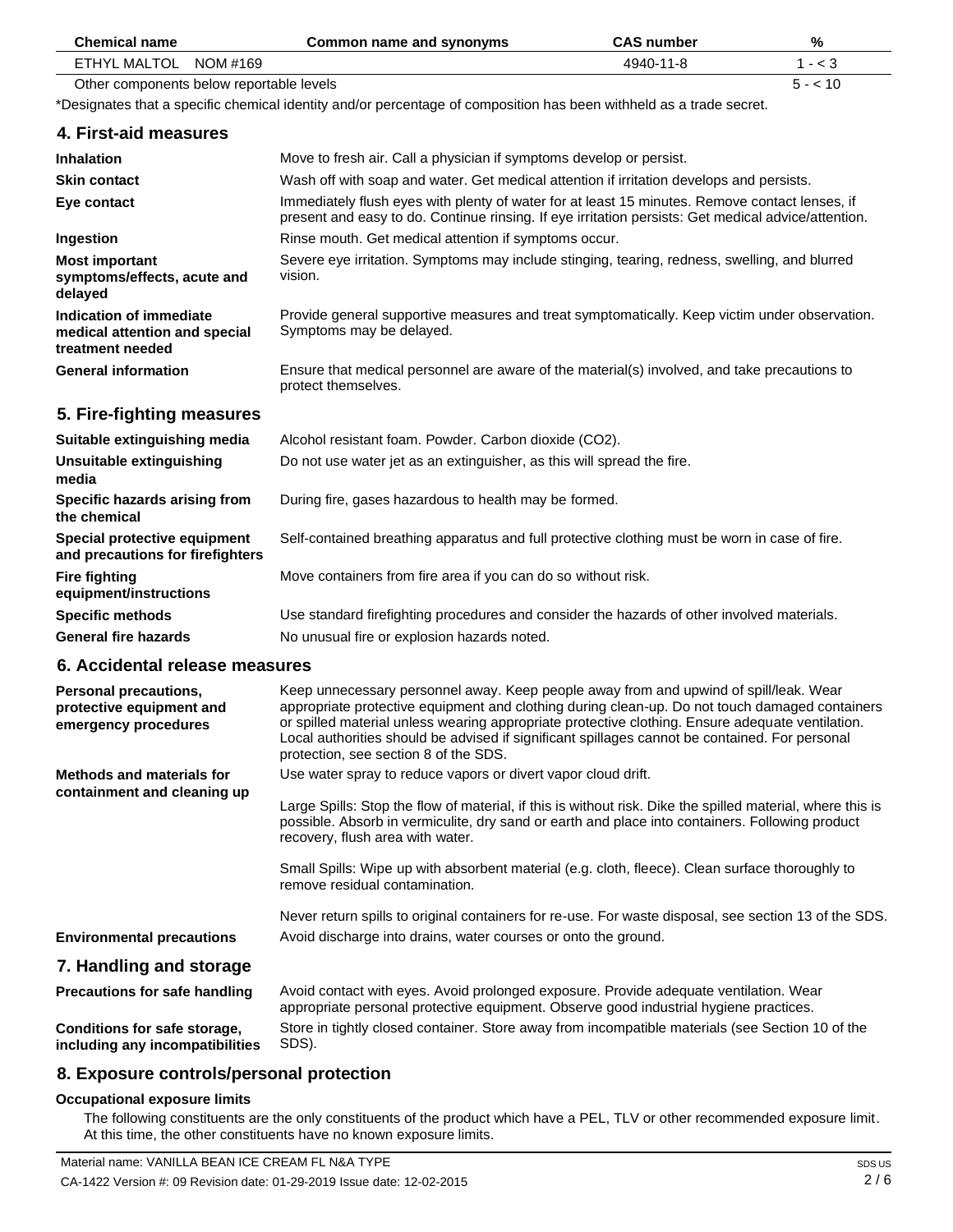| US. Workplace Environmental Exposure Level (WEEL) Guides |                                                                                                                                                                                                                                                                                                                                                                                             |             |             |
|----------------------------------------------------------|---------------------------------------------------------------------------------------------------------------------------------------------------------------------------------------------------------------------------------------------------------------------------------------------------------------------------------------------------------------------------------------------|-------------|-------------|
| <b>Components</b>                                        | <b>Type</b>                                                                                                                                                                                                                                                                                                                                                                                 | Value       | <b>Form</b> |
| PROPYLENE GLYCOL<br>NOM NFI (CAS 57-55-6)                | <b>TWA</b>                                                                                                                                                                                                                                                                                                                                                                                  | 10 mg/m $3$ | Aerosol.    |
| VANILLIN #234 (CAS<br>$121 - 33 - 5$                     | <b>TWA</b>                                                                                                                                                                                                                                                                                                                                                                                  | 10 mg/m $3$ |             |
| <b>Biological limit values</b>                           | No biological exposure limits noted for the ingredient(s).                                                                                                                                                                                                                                                                                                                                  |             |             |
| Appropriate engineering<br>controls                      | Good general ventilation should be used. Ventilation rates should be matched to conditions. If<br>applicable, use process enclosures, local exhaust ventilation, or other engineering controls to<br>maintain airborne levels below recommended exposure limits. If exposure limits have not been<br>established, maintain airborne levels to an acceptable level. Provide eyewash station. |             |             |
|                                                          | Individual protection measures, such as personal protective equipment                                                                                                                                                                                                                                                                                                                       |             |             |
| Eye/face protection                                      | Wear safety glasses with side shields (or goggles).                                                                                                                                                                                                                                                                                                                                         |             |             |
| <b>Skin protection</b>                                   |                                                                                                                                                                                                                                                                                                                                                                                             |             |             |
| <b>Hand protection</b>                                   | Wear appropriate chemical resistant gloves.                                                                                                                                                                                                                                                                                                                                                 |             |             |
| <b>Other</b>                                             | Wear suitable protective clothing.                                                                                                                                                                                                                                                                                                                                                          |             |             |
| <b>Respiratory protection</b>                            | In case of insufficient ventilation, wear suitable respiratory equipment.                                                                                                                                                                                                                                                                                                                   |             |             |
| <b>Thermal hazards</b>                                   | Wear appropriate thermal protective clothing, when necessary.                                                                                                                                                                                                                                                                                                                               |             |             |
| <b>General hygiene</b><br>considerations                 | Always observe good personal hygiene measures, such as washing after handling the material<br>and before eating, drinking, and/or smoking. Routinely wash work clothing and protective<br>equipment to remove contaminants.                                                                                                                                                                 |             |             |

# **9. Physical and chemical properties**

| Appearance                                        |                                               |
|---------------------------------------------------|-----------------------------------------------|
| <b>Physical state</b>                             | Liquid.                                       |
| Form                                              | Liquid.                                       |
| Color                                             | Not available.                                |
| Odor                                              | Not available.                                |
| <b>Odor threshold</b>                             | Not available.                                |
| рH                                                | Not available.                                |
| <b>Melting point/freezing point</b>               | -74.2 $\degree$ F (-59 $\degree$ C) estimated |
| Initial boiling point and boiling<br>range        | 370.76 °F (188.2 °C) estimated                |
| <b>Flash point</b>                                | > 220.0 °F (> 104.4 °C) Closed Cup            |
| <b>Evaporation rate</b>                           | Not available.                                |
| Flammability (solid, gas)                         | Not applicable.                               |
| Upper/lower flammability or explosive limits      |                                               |
| <b>Flammability limit - lower</b><br>(%)          | Not available.                                |
| <b>Flammability limit - upper</b><br>$(\%)$       | Not available.                                |
| Explosive limit - lower (%)                       | Not available.                                |
| Explosive limit - upper (%)                       | Not available.                                |
| Vapor pressure                                    | 0.15 hPa estimated                            |
| <b>Vapor density</b>                              | Not available.                                |
| <b>Relative density</b>                           | Not available.                                |
| Solubility(ies)                                   |                                               |
| <b>Solubility (water)</b>                         | Not available.                                |
| <b>Partition coefficient</b><br>(n-octanol/water) | Not available.                                |
| <b>Auto-ignition temperature</b>                  | 700 °F (371.11 °C) estimated                  |
| <b>Decomposition temperature</b>                  | Not available.                                |
| <b>Viscosity</b>                                  | Not available.                                |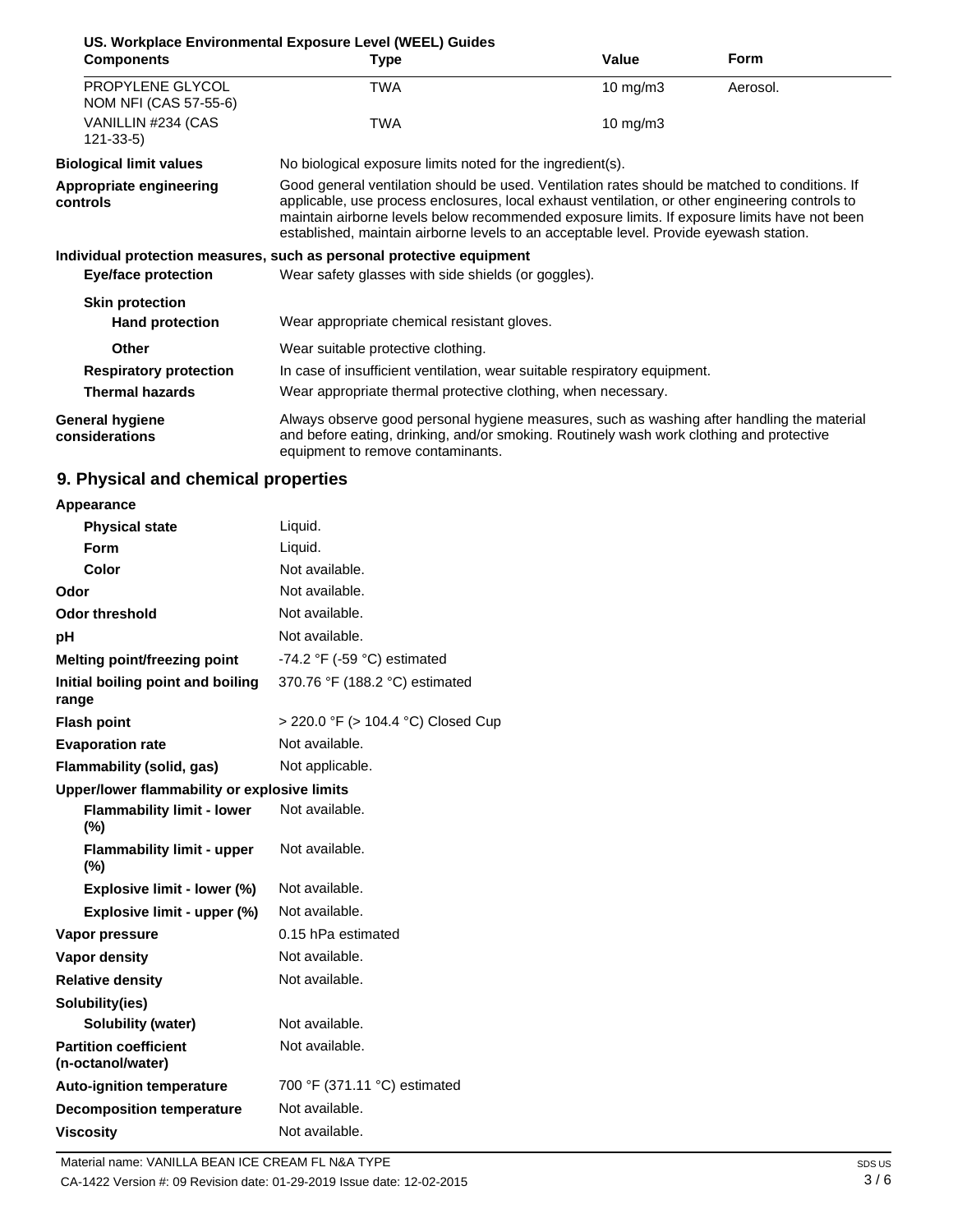| Other information           |                            |
|-----------------------------|----------------------------|
| <b>Explosive properties</b> | Not explosive.             |
| <b>Flammability class</b>   | Combustible IIIB estimated |
| <b>Oxidizing properties</b> | Not oxidizing.             |
| <b>Refractive index</b>     | 1.4303 - 1.4603            |
| <b>Specific gravity</b>     | $1.04 - 1.07$              |
|                             |                            |

# **10. Stability and reactivity**

| <b>Reactivity</b>                            | The product is stable and non-reactive under normal conditions of use, storage and transport.                              |
|----------------------------------------------|----------------------------------------------------------------------------------------------------------------------------|
| <b>Chemical stability</b>                    | Material is stable under normal conditions.                                                                                |
| <b>Possibility of hazardous</b><br>reactions | No dangerous reaction known under conditions of normal use.                                                                |
| <b>Conditions to avoid</b>                   | Keep away from heat, hot surfaces, sparks, open flames and other ignition sources. Contact with<br>incompatible materials. |
| Incompatible materials                       | Strong oxidizing agents.                                                                                                   |
| <b>Hazardous decomposition</b><br>products   | No hazardous decomposition products are known.                                                                             |

# **11. Toxicological information**

| Information on likely routes of exposure                                           |                                                                                                                     |
|------------------------------------------------------------------------------------|---------------------------------------------------------------------------------------------------------------------|
| <b>Inhalation</b>                                                                  | Prolonged inhalation may be harmful.                                                                                |
| <b>Skin contact</b>                                                                | No adverse effects due to skin contact are expected.                                                                |
| Eye contact                                                                        | Causes serious eye irritation.                                                                                      |
| Ingestion                                                                          | Expected to be a low ingestion hazard.                                                                              |
| Symptoms related to the<br>physical, chemical and<br>toxicological characteristics | Severe eye irritation. Symptoms may include stinging, tearing, redness, swelling, and blurred<br>vision.            |
| Information on toxicological effects                                               |                                                                                                                     |
| <b>Acute toxicity</b>                                                              | Not available.                                                                                                      |
| <b>Skin corrosion/irritation</b>                                                   | Prolonged skin contact may cause temporary irritation.                                                              |
| Serious eye damage/eye<br>irritation                                               | Causes serious eye irritation.                                                                                      |
| Respiratory or skin sensitization                                                  |                                                                                                                     |
| <b>Respiratory sensitization</b>                                                   | Not a respiratory sensitizer.                                                                                       |
| <b>Skin sensitization</b>                                                          | This product is not expected to cause skin sensitization.                                                           |
| Germ cell mutagenicity                                                             | No data available to indicate product or any components present at greater than 0.1% are<br>mutagenic or genotoxic. |
| Carcinogenicity                                                                    | Not classifiable as to carcinogenicity to humans.                                                                   |
| Not listed.                                                                        | IARC Monographs. Overall Evaluation of Carcinogenicity                                                              |
| Not regulated.                                                                     | OSHA Specifically Regulated Substances (29 CFR 1910.1001-1052)                                                      |
|                                                                                    | US. National Toxicology Program (NTP) Report on Carcinogens                                                         |
| Not listed.                                                                        |                                                                                                                     |
| <b>Reproductive toxicity</b>                                                       | This product is not expected to cause reproductive or developmental effects.                                        |
| Specific target organ toxicity -<br>single exposure                                | Not classified.                                                                                                     |
| Specific target organ toxicity -<br>repeated exposure                              | Not classified.                                                                                                     |
| <b>Aspiration hazard</b>                                                           | Not an aspiration hazard.                                                                                           |
| <b>Chronic effects</b>                                                             | Prolonged inhalation may be harmful.                                                                                |
| 12. Ecological information                                                         |                                                                                                                     |
| Ecotoxicity                                                                        | The product is not classified as environmentally hazardous. However, this does not exclude the                      |

possibility that large or frequent spills can have a harmful or damaging effect on the environment.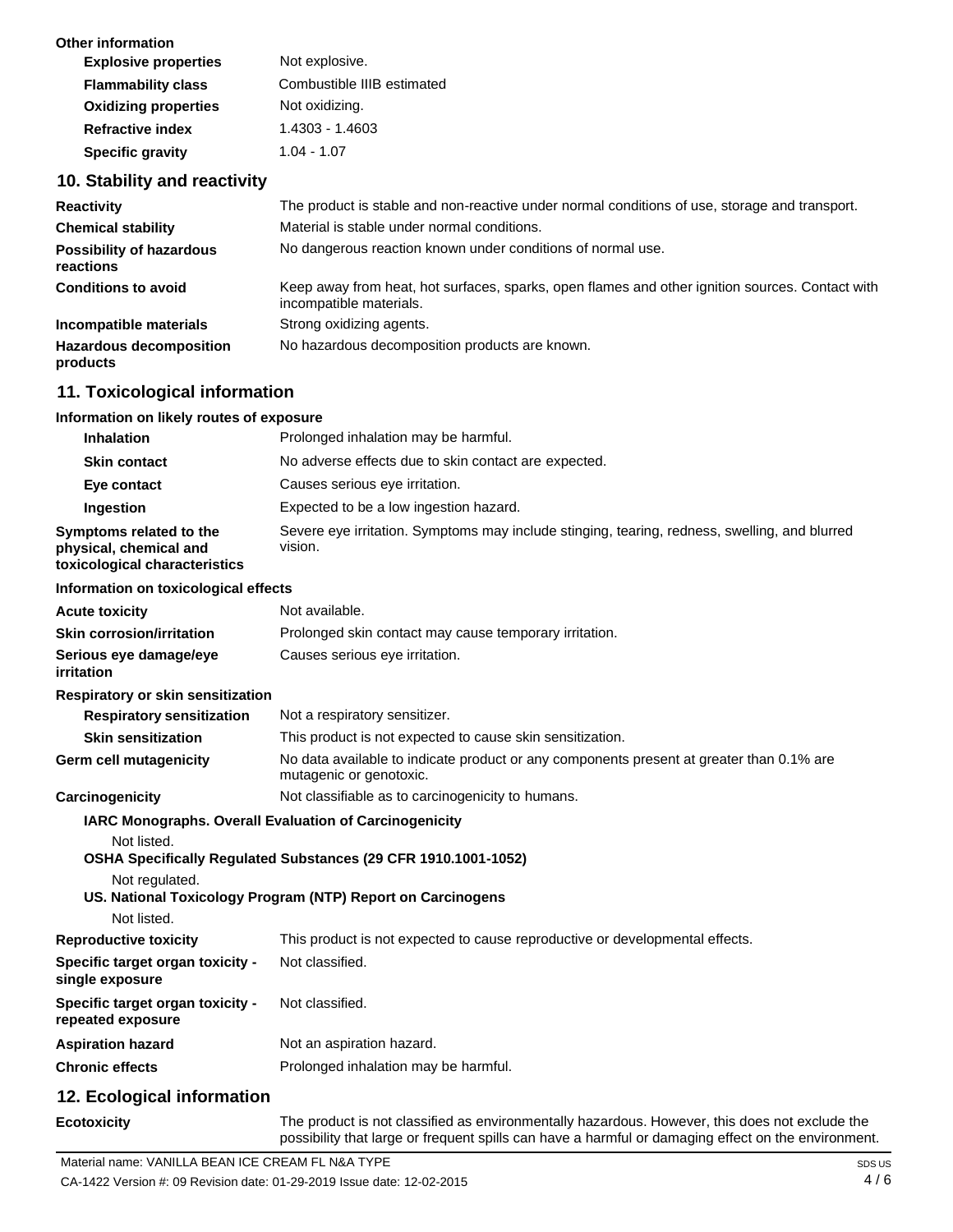| Persistence and degradability | No data is available on the degradability of any ingredients in the mixture. |
|-------------------------------|------------------------------------------------------------------------------|
|-------------------------------|------------------------------------------------------------------------------|

**Bioaccumulative potential**

| Partition coefficient n-octanol / water (log Kow) |                    |                 |
|---------------------------------------------------|--------------------|-----------------|
| ETHYL VANILLIN #296                               |                    | 1.61            |
| PROPYLENE GLYCOL<br>VANILLIN #234                 | NOM NFI            | $-0.92$<br>1.37 |
| Mobility in soil                                  | No data available. |                 |

**Other adverse effects** No other adverse environmental effects (e.g. ozone depletion, photochemical ozone creation potential, endocrine disruption, global warming potential) are expected from this component.

# **13. Disposal considerations**

| <b>Disposal instructions</b>             | Collect and reclaim or dispose in sealed containers at licensed waste disposal site. Dispose of<br>contents/container in accordance with local/regional/national/international regulations.                            |
|------------------------------------------|------------------------------------------------------------------------------------------------------------------------------------------------------------------------------------------------------------------------|
| Local disposal regulations               | Dispose in accordance with all applicable regulations.                                                                                                                                                                 |
| Hazardous waste code                     | The waste code should be assigned in discussion between the user, the producer and the waste<br>disposal company.                                                                                                      |
| Waste from residues / unused<br>products | Dispose of in accordance with local regulations. Empty containers or liners may retain some<br>product residues. This material and its container must be disposed of in a safe manner (see:<br>Disposal instructions). |
| Contaminated packaging                   | Since emptied containers may retain product residue, follow label warnings even after container is<br>emptied. Empty containers should be taken to an approved waste handling site for recycling or<br>disposal.       |

# **14. Transport information**

### **DOT**

Not regulated as dangerous goods.

### **IATA**

Not regulated as dangerous goods.

### **IMDG**

Not regulated as dangerous goods.

**Transport in bulk according to Annex II of MARPOL 73/78 and the IBC Code** Not established.

# **15. Regulatory information**

**US federal regulations**

This product is a "Hazardous Chemical" as defined by the OSHA Hazard Communication Standard, 29 CFR 1910.1200.

**Toxic Substances Control Act (TSCA)**

**TSCA Section 12(b) Export Notification (40 CFR 707, Subpt. D)**

Not regulated.

**CERCLA Hazardous Substance List (40 CFR 302.4)**

Not listed.

**SARA 304 Emergency release notification**

Not regulated.

**OSHA Specifically Regulated Substances (29 CFR 1910.1001-1052)**

Not regulated.

# **Superfund Amendments and Reauthorization Act of 1986 (SARA)**

# **SARA 302 Extremely hazardous substance**

Not listed.

**SARA 311/312 Hazardous**  No (Exempt)

**chemical**

# **SARA 313 (TRI reporting)**

Not regulated.

### **Other federal regulations**

**Clean Air Act (CAA) Section 112 Hazardous Air Pollutants (HAPs) List**

Not regulated.